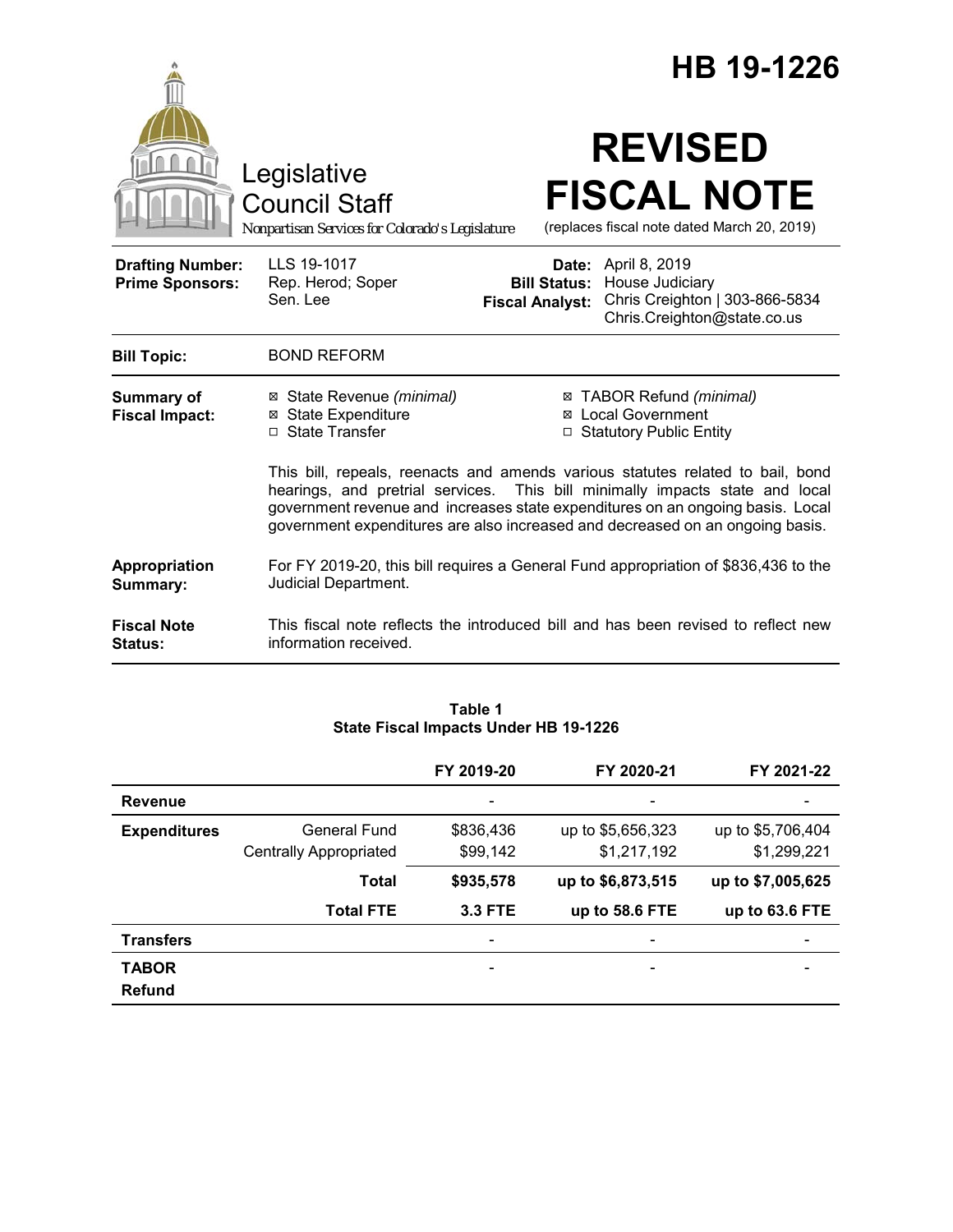# **Summary of Legislation**

This bill repeals, reenacts, and amends various statutes related to bail, bond hearings, and pretrial services as discussed below.

**Bailable offenses.** Under current law, offenders charged with certain offenses are deemed to be a significant risk to the public and may not be released on bail. This bill removes possession of a weapon by a previous offender and sexual assault from the list of crimes that are not bailable.

**Judicial district pretrial services.** By March 31, 2020, this bill requires each judicial district to develop:

- a pretrial release screening process to assess each arrested offender as soon as possible and no later than 24 hours after admission to a detention center;
- an administrative order of the chief judge of the judicial district that specifies written criteria allowing for the immediate pretrial release of certain persons detained on a summons or unsecured personal recognizance bond without monetary conditions and without an initial pretrial hearing.

The Office of the State Court Administrator must develop statewide standards and guidelines for pretrial release screening and release criteria. The standards and guidelines must be developed in conjunction with nationally relevant research and best practice models. Each Chief Judge of a judicial district must designate a person, agency, or program for each detention facility in the district to conduct pretrial screening, and must identify a bonding and release commissioner who is authorized to release defendants without monetary bond conditions.

**Bond hearing representation.** Under current law, all offenders have a right to be represented by an attorney at an initial bond hearing and must be advised of the possible charges, penalties, and his or her rights. This bill specifies that the court must notify the public defender of each person in custody before the initial hearing and allow for sufficient time to prepare a individualized argument for the release of the offender with appropriate conditions.

**Bond hearing considerations.** The least restrictive bond conditions that do not include monetary requirements must be used for any offenders not released through the pretrial screening process. The bill specifies considerations that must be made by the court in setting bond for the offender and the types of bonds that may be used. The court must order the commencement of the criminal proceedings within three days of the initial hearing, excluding weekends and holidays, unless good cause is shown for additional time or the parties to the case agree to additional time. A defendant in custody has scheduling preference over other court matters. This bill specifies procedures for how a defendant, prosecuting attorney, or bonding commissioner can ask for a review and modification of a bond.

**County pretrial services.** Under current law, counties are encouraged, but not required, to establish pretrial services programs. This bill requires all counties, and city and counties to establish pretrial services by July 1, 2020. Under the bill, a community advisory board consisting of a local law enforcement, district attorney, public defender, and citizen representative must be established in each judicial district to create a plan for the pretrial services program. The Chief Judge of a district must approve of the pretrial services plan before it is established. Such programs may be administered by the county or through a contract with a private nonprofit or for-profit entity or an intergovernmental agreement. Class C or D counties may request that the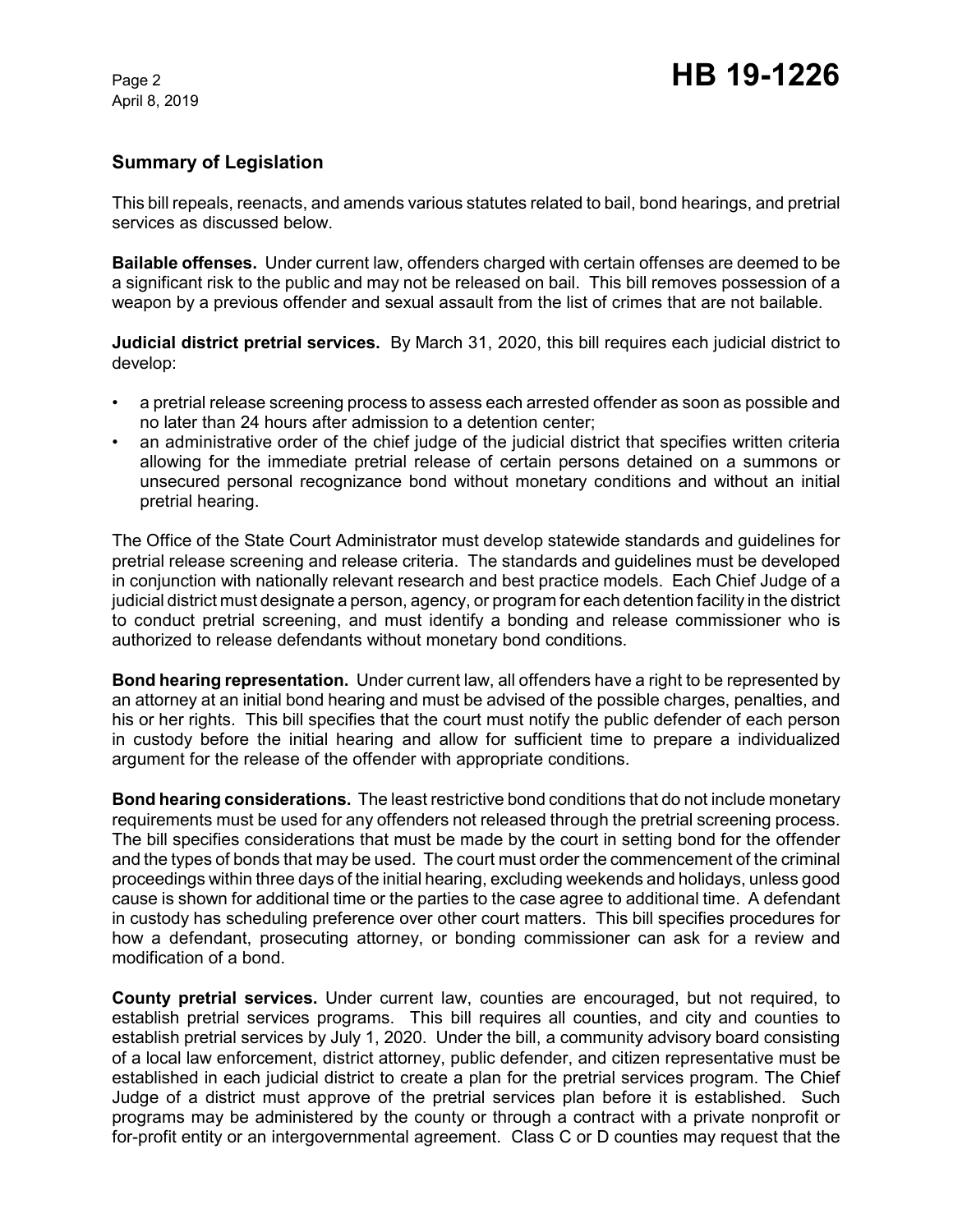state Judicial Department provide pretrial services in that county. Minimum standards and reporting requirements for each pretrial services program are specified in the bill and are consistent with those under current law.

The Pretrial Services Cash Fund is created for the purpose of operating or assisting in the operation of a county pretrial service program. This includes, but is not limited to, supervision services, contract services, treatment services, and program development. The fund consists of any money appropriated by the General Assembly and the State Court Administrator is authorized to accept gifts, grants, and donations from any public or private donor. The state court administrator must create an annual funding formula to distribute funds from this cash fund to counties that request pretrial services. All counties are eligible for this funding and counties without pretrial services are to be given priority.

## **State Revenue**

Beginning in the current FY 2018-19, this bill impacts state cash fund revenue from bond forfeitures, traffic warrant fees, and gifts, grants, and donations. Overall, a minimal revenue decrease is expected. Bond forfeitures and traffic warrant fees are subject to TABOR; however, gifts, grants, and donations are not.

**Bond forfeitures.** To the extent that more defendants are released on a non-monetary bond, this bill decreases bond forfeiture revenue. From 2015 to 2017 there were an average of 965 bond forfeitures per year which resulted in the collection of an average of \$306,786 in total cash fund revenue from these forfeitures. This decrease is assumed to be minimal.

**Traffic warrant fee.** Under current law, a \$30 outstanding judgement warrant fee is assessed for the failure to appear in court in traffic cases. To the extent that non-monetary bonds are issued for traffic offenses, this bill could result in an increase in the number of instances where a defendant fails to appear on a traffic case and will thus increase traffic warrant fee revenue. A high level of compliance is assumed for any non-monetary bonds issued on traffic offenses; therefore, this increase is assumed to be minimal.

**Gifts, grants, and donations.** This bill authorizes the collection of gifts, grants, and donations which will increase state cash fund revenue. As of this writing, no source of gifts, grants, and donations have been identified.

## **State Expenditures**

This bill increases Judicial Department expenditures by \$935,578 and 3.3 FTE in FY 2019-20, up to \$6,873,515 and 58.6 FTE in FY 2020-21, and up to \$7,005,625 and 63.6 FTE in FY 2021-22 and thereafter. Theses costs will be partially offset by a decrease in trail court costs and workload. These impacts are shown in Table 2 and discussed below.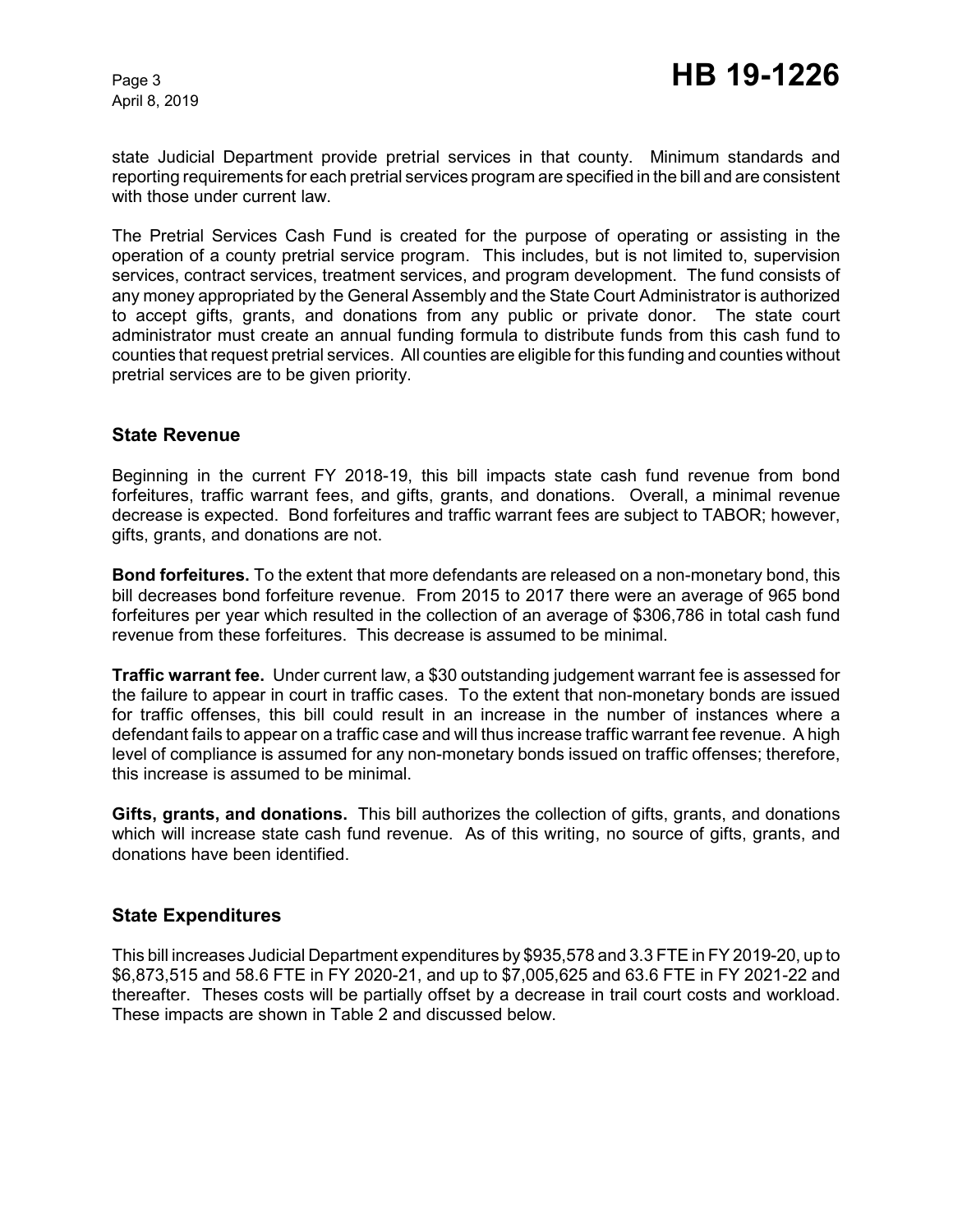**Table 2 Expenditures Under SB 19-1226**

|                                                    | FY 2019-20     | FY 2020-21               | FY 2021-22           |
|----------------------------------------------------|----------------|--------------------------|----------------------|
| <b>Judiciary Department</b>                        |                |                          |                      |
| <b>Personal Services</b>                           | \$278,524      | \$3,958,723              | \$4,290,984          |
| <b>Operating Expenses and Capital Outlay Costs</b> | \$22,232       | \$342,600                | \$60,420             |
| Software and Computer Programming                  | \$535,680      | \$155,000                | \$155,000            |
| <b>Class B County Pretrial Funding</b>             |                | up to<br>\$1,200,000     | up to<br>\$1,200,000 |
| Centrally Appropriated Costs*                      | \$99,142       | \$1,217,192              | \$1,299,221          |
| <b>Total Cost</b>                                  | \$935,578      | up to<br>\$6,873,515     | up to<br>\$7,005,625 |
| <b>Total FTE</b>                                   | <b>3.3 FTE</b> | up to 58.6<br><b>FTE</b> | up to 63.6<br>FTE    |

 *\* Centrally appropriated costs are not included in the bill's appropriation.*

**State Court Administrator's Office.** The Judicial Department requires 2.6 FTE to develop statewide pretrial service program standards and guidelines and 1.0 FTE for a county pretrial services program director to oversee pretrial services in all counties. This staff will also develop and administer a county pretrial service funding model and enter into agreements with counties for the provision of such services. This assumes 8,264 hours are needed per year for pretrial service program development, administration and evaluation, which also includes statewide training, providing assistance to all judicial districts and counties, collecting and reviewing data, and report creation. Costs in FY 2019-20 include standard operating and capital outlay and are prorated for the General Fund paydate shift.

**Computer programming.** The Judicial Department requires \$535,680 in FY 2019-20 for a pretrial screening tool. This estimate assumes the department will issue an RFP and will need \$400,000 in one-time setup costs and \$135,680 for 1,280 hours of computer programing at a cost of \$106 per hours for system integration and support. Ongoing annual costs of \$155,000 are estimated for software leasing, maintenance, and hosting fees is needed beginning in FY 2020-21.

**Class C and D county pretrial services.** This bill increases Judicial Department costs to provide pretrial services to class C and D counties that request such services. Currently, 37 counties are classified as class C counties and 10 are classified as class D counties. It is unknown how many of these counties will request pretrial services through the Judicial Department; however, because a majority of these counties are rural, it is assumed that the majority, if not all, will request such services which will either be provided directly by the Division of Probation or indirectly through the Pretrial Services Cash Fund with services provided by the county, nonprofit, or a for-profit entity. Funding pretrial services for these counties is estimated to cost approximately \$5.3 million based on a need for 60 FTE to provide supervision to defendants released on bond through the pretrial service program. This is based on an analysis of supervision requirements for existing pretrial services programs and assumes 22 percent of defendants released on bond will require pretrial supervision and that each probation officer can supervise 73 offenders. Additional FTE costs may be needed for supervisory and support staff and it is assumed that the Judicial Department will request any required change in appropriations through the annual budget process, if needed, after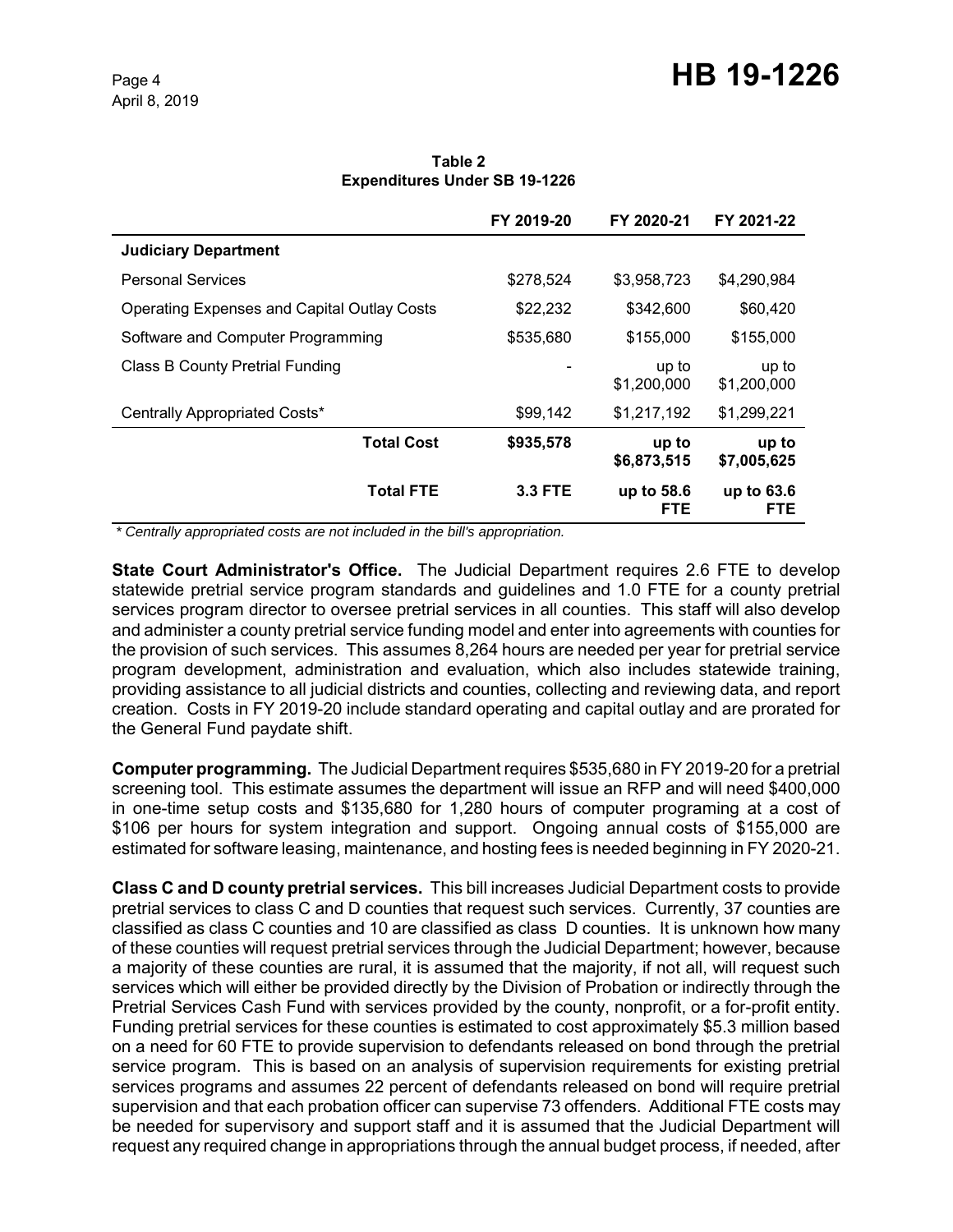requests for county pretrial services are received and the full impact of providing such services is identified. Costs in FY 2020-21 include standard operating and capital outlay and are prorated for the General Fund paydate shift.

**Class B county pretrial services.** Currently, four class B counties do not have pretrial services (Broomfield, Eagle, Montrose, and Summit). This bill allows these counties to receive funding from the Pretrial Services Cash Fund to operate or assist in the operation of a pretrial services program. The total cost for these four counties to provide these services is estimated to cost up to \$1.2 million per year beginning in FY 2020-21 based on the projected number of defendants requiring pretrial services. Actual costs will depend on the memorandum of understanding (MOU) between the Judicial Department and each county and whether or not full or partial program costs are provided through the fund. It is assumed that any change in appropriations, if needed, will be requested through the annual budget process once the MOU's are agreed upon.

The additional class B counties (12 countries) may seek funding from the Judicial Department for assisting in the operation of their pretrial services programs, implementation of statewide pretrial service program standards and guidelines, or for the implementation or changes to pretrial assessment tools. Because counties without pretrial services are to be given priority and new standards have not been created by the Judicial Department, the cost to provide assistance for these counties has not been estimated. It is assumed that any funds needed for this purpose will be requested through the annual budget process.

**Trial court workload.** Trial court workload may both increase and decrease under this bill. To the extent that more offenders are released on bond prior to an initial hearing, workload will decrease. However, by adding additional criteria that must be considered when making bonding decisions, workload is increased. Workload will also increase if more offenders fail to appear in court on non-monetary bonds to produce a bench warrant and conduct a rehearing. Overall, a minimal workload decrease is expected and any adjustments in appropriations will be addressed through the annual budget process.

**Centrally appropriated costs.** Pursuant to a Joint Budget Committee policy, certain costs associated with this bill are addressed through the annual budget process and centrally appropriated in the Long Bill or supplemental appropriations bills, rather than in this bill. These costs, which include employee insurance and supplemental employee retirement payments, are estimated to be \$99,142 in FY 2019-20, \$1.2 million in FY 2020-21 and \$1.3 million in FY 2021-22 and thereafter.

## **Local Government**

Overall, this bill is expected to impact local government revenue, costs, and workload, as described below. The exact impact will vary by county depending on the caseload, existing pretrial service programs, staffing levels and future decisions how pretrial services are to be provided.

**District attorneys.** This bill both increases and decreases district attorney workload. Workload will increase to assist in the creation of county pretrial services in counties that do not already have such services. Workload will also increase to ensure the filing of cases within three days after an initial hearing and to attend additional bond reconsideration hearings. Workload to prepare for and attend bond hearings is decreased because more offenders will be released through pretrial service programs before such a hearing occurs.